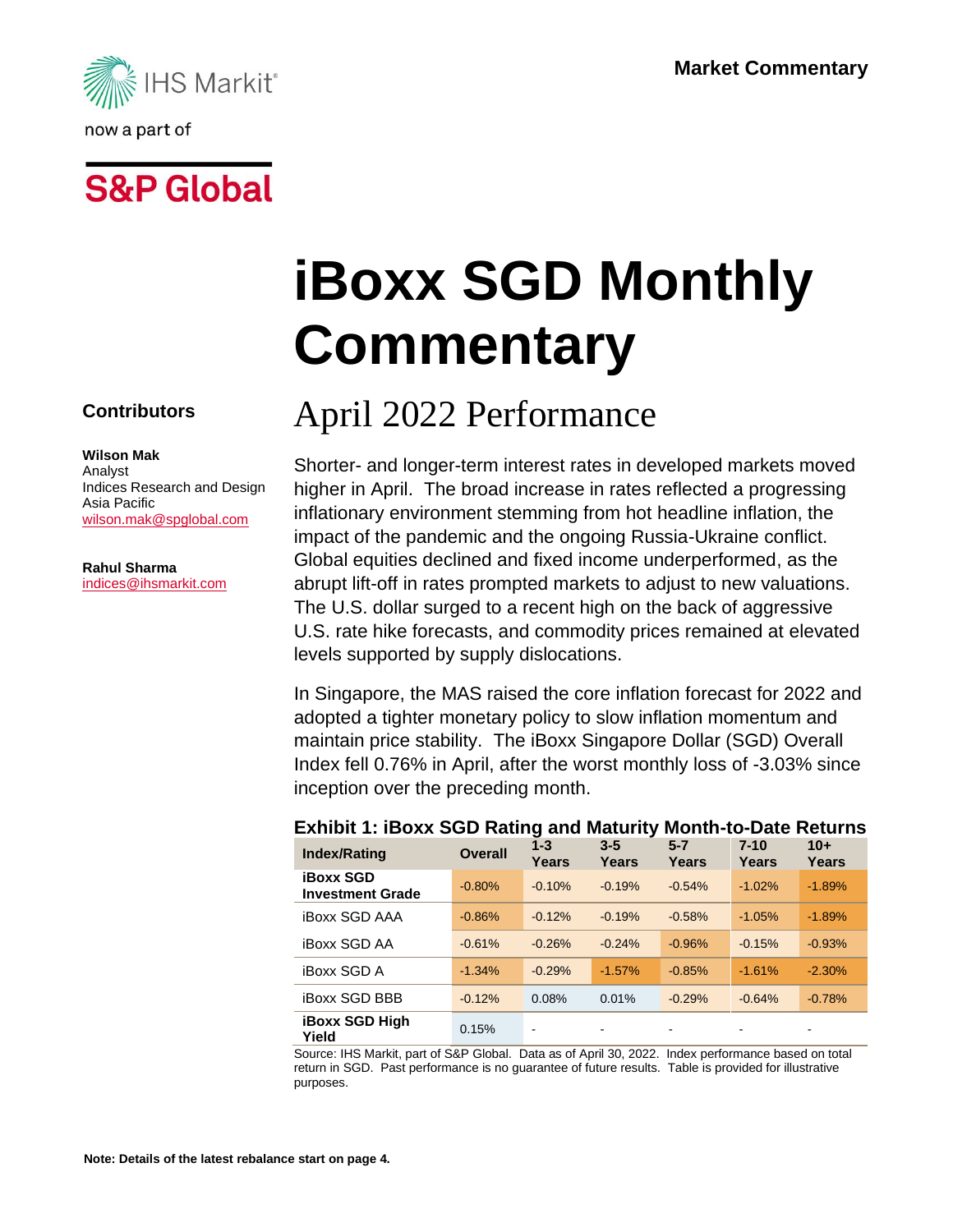All investment grade (IG) subindices fell in the red, with the A sector registering the best performance and the BBB sector the worst. In general, SGD IG bonds endured losses across the curve and faced sharp declines in longer-dated maturity buckets.

With lower duration and higher yield, the non-sovereigns sub-index outperformed both the overall index and government subindex. Temasek and LTA bonds had the longest duration among the worst performers.

By the end of the month, the overall index offered a yield of 2.83% with a duration of 6.93 years.



#### **Exhibit 2: Recent and Long-Term Index Performance**

Source: IHS Markit, part of S&P Global. Data as of April 30, 2022. Index performance based on total return in SGD. Long-term annualized return is based on index performance from June 30, 2012, to April 30, 2022. Past performance is no guarantee of future results. Chart is provided for illustrative purposes.



#### **Exhibit 3: Total Index Level Returns**

Source: IHS Markit, part of S&P Global. Data as of April 30, 2022. Index performance based on total return in SGD. iBoxx Singapore Government level is rebased to 100 on June 30, 2012, to match the other two indices' levels. Past performance is no guarantee of future results. Chart is provided for illustrative purposes.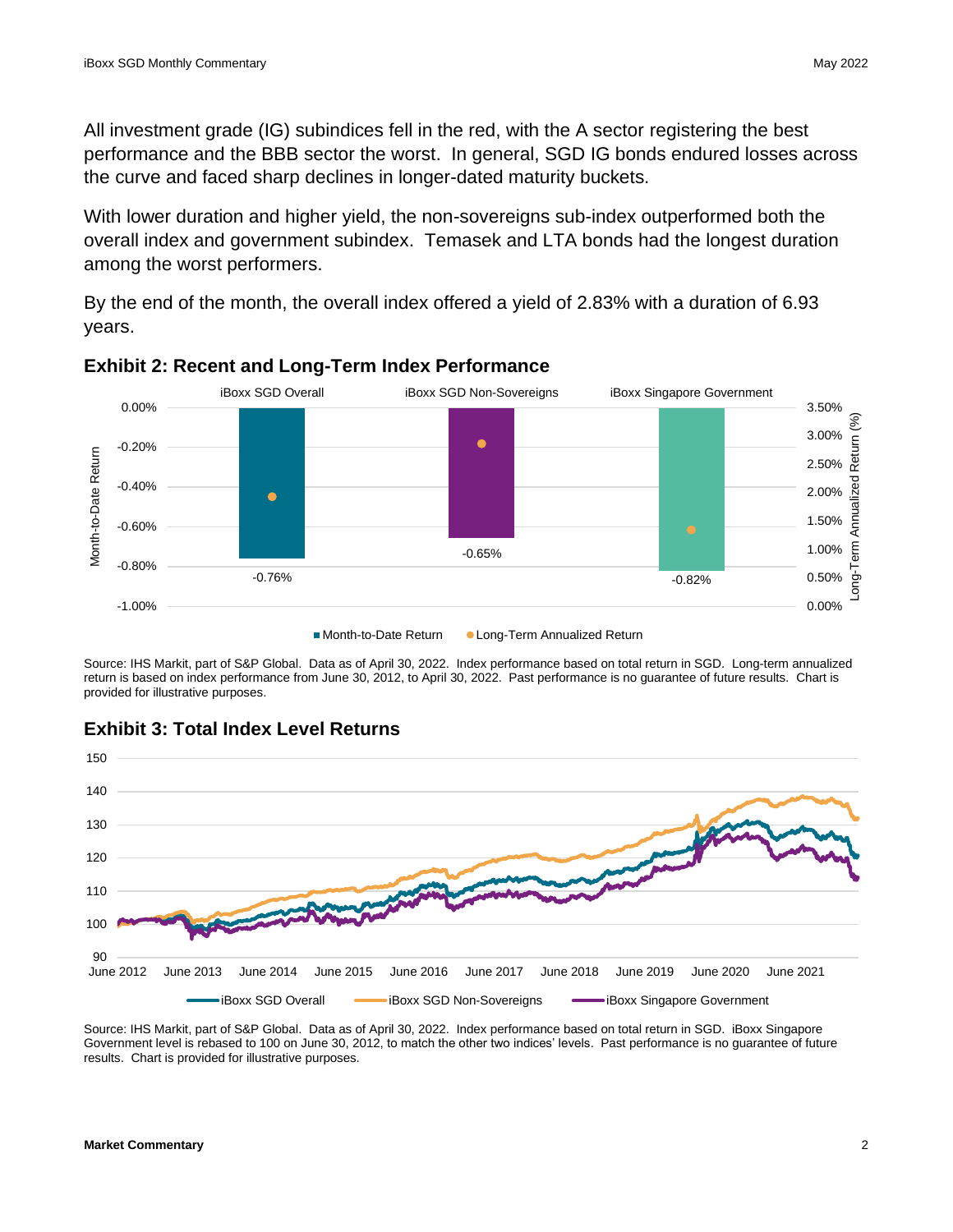| <b>Exhibit 4: Best and Worst Bond Performers in the Index</b> |  |  |
|---------------------------------------------------------------|--|--|
|---------------------------------------------------------------|--|--|

| <b>Top Performers</b> | Yield | Return (%) | <b>Worst Performers</b> | Yield | Return (%) |
|-----------------------|-------|------------|-------------------------|-------|------------|
| HPLSP 4.4% Perp       | 5.87  | 4.46       | TEMASE 2.8% 2071-08-17  | 3.62  | -6.99      |
| SUNSP 4.25% Perp      | 5.03  | 2.49       | OCBCSP 3% Perp          | 3.93  | $-4.47$    |
| ARASP 5.6% Perp       | 5.76  | 1.99       | LTAZSP 3.38% 2059-01-30 | 3.65  | $-3.75$    |
| KEPSP 2.9% Perp       | 4.32  | 1.83       | LTAZSP 3.45% 2058-07-30 | 3.63  | $-3.49$    |
| OHLSP 6.9% 2024-07-08 | 8.06  | 1.34       | CHIEAS 2% 2026-07-15    | 3.51  | $-3.08$    |

Source: IHS Markit, part of S&P Global. Data as of April 30, 2022. Index performance based on total return in SGD. Past performance is no guarantee of future results. Table is provided for illustrative purposes.

#### **Exhibit 5: Key Index Analytics**

| <b>iBoxx SGD Overall</b>        |                   |                   |           |                   |              |                          |                          |
|---------------------------------|-------------------|-------------------|-----------|-------------------|--------------|--------------------------|--------------------------|
|                                 | <b>April 2022</b> | <b>March 2022</b> | Dec. 2021 | <b>April 2019</b> | $\Delta$ MTD | $\Delta$ YTD             | $\triangle$ 3-Year       |
| <b>Index Level</b>              | 120.69            | 121.61            | 126.77    | 116.73            | $-0.76%$     | $-4.80%$                 | 3.39%                    |
| Market Value<br>(Billions)      | 203.55            | 202.65            | 221.08    | 178.84            | 0.91         | $-17.52$                 | 24.72                    |
| Yield                           | 2.83              | 2.69              | 2.04      | 2.55              | 0.13         | 0.79                     | 0.28                     |
| Duration                        | 6.93              | 7.03              | 7.18      | 5.98              | $-0.10$      | $-0.25$                  | 0.95                     |
| Nominal (Billions)              | 205.78            | 202.66            | 210.29    | 173.48            | 3.13         | $-4.51$                  | 32.31                    |
| Number of Bonds                 | 243               | 245               | 251       | 249               |              | $\overline{\phantom{a}}$ | $\blacksquare$           |
| <b>iBoxx SGD Government</b>     |                   |                   |           |                   |              |                          |                          |
|                                 | <b>April 2022</b> | <b>March 2022</b> | Dec. 2021 | <b>April 2019</b> | $\Delta$ MTD | $\Delta$ YTD             | $\triangle$ 3-Year       |
| <b>Index Level</b>              | 147.94            | 149.16            | 156.18    | 145.44            | $-0.82%$     | $-5.28%$                 | 1.72%                    |
| Market Value<br>(Billions)      | 129.27            | 127.53            | 142.31    | 107.42            | 1.74         | $-13.04$                 | 21.85                    |
| Yield                           | 2.59              | 2.46              | 1.81      | 2.29              | 0.13         | 0.78                     | 0.30                     |
| Duration                        | 7.66              | 7.78              | 7.77      | 6.79              | $-0.12$      | $-0.11$                  | 0.87                     |
| Nominal (Billions)              | 130.10            | 127.00            | 134.30    | 103.40            | 3.10         | $-4.20$                  | 26.70                    |
| Number of Bonds                 | 19                | 19                | 20        | 20                | ٠            | $\overline{\phantom{a}}$ | $\overline{\phantom{a}}$ |
| <b>iBoxx SGD Non-Sovereigns</b> |                   |                   |           |                   |              |                          |                          |
|                                 | <b>April 2022</b> | <b>March 2022</b> | Dec. 2021 | <b>April 2019</b> | $\Delta$ MTD | $\Delta$ YTD             | $\triangle$ 3-Year       |
| <b>Index Level</b>              | 132.01            | 132.88            | 137.47    | 123.69            | $-0.65%$     | $-3.97%$                 | 6.73%                    |
| Market Value<br>(Billions)      | 74.29             | 75.12             | 78.76     | 71.42             | $-0.83$      | $-4.48$                  | 2.87                     |
| Yield                           | 3.38              | 3.23              | 2.55      | 3.11              | 0.15         | 0.83                     | 0.28                     |
| Duration                        | 5.67              | 5.76              | 6.12      | 4.75              | $-0.10$      | $-0.46$                  | 0.91                     |
| Nominal (Billions)              | 75.68             | 75.66             | 75.99     | 70.08             | 0.03         | $-0.31$                  | 5.61                     |
| Number of Bonds                 | 224               | 226               | 231       | 229               |              | $\overline{\phantom{a}}$ | $\blacksquare$           |

Source: IHS Markit, part of S&P Global. Data as of April 30, 2022. Index performance based on total return in SGD. Past performance is no guarantee of future results. Table is provided for illustrative purposes.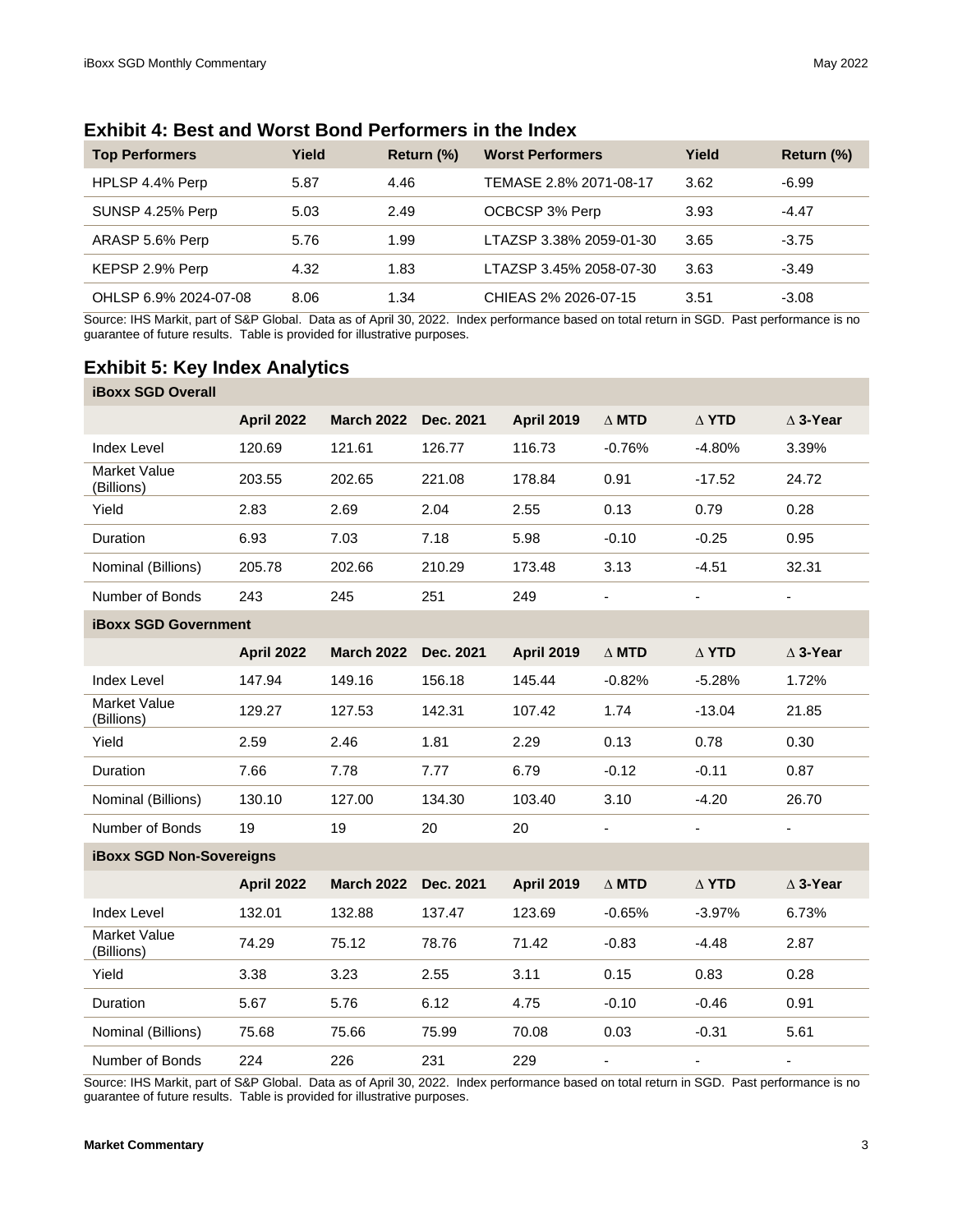## May 2022 Rebalance

This rebalance, SGD 2 billion of new notional was inserted into the iBoxx SGD Overall index via eight bonds.

Concurrently, three bonds left the index, removing SGD 425 million of notional. All departing bonds left the index due to their respective expected remaining lives, falling below one year.

The implied rating of KEPSP has been downgraded to high yield this month.



**Exhibit 6: iBoxx SGD Overall and iBoxx SGD Non-Sovereigns Index Breakdown**

Source: IHS Markit, part of S&P Global. Data as of April 2022. Index performance based on total return in SGD. Implied rated bonds denoted by (\*) are included in the index at 50% of their full market notional amounts. Past performance is no guarantee of future results. Charts are provided for illustrative purposes.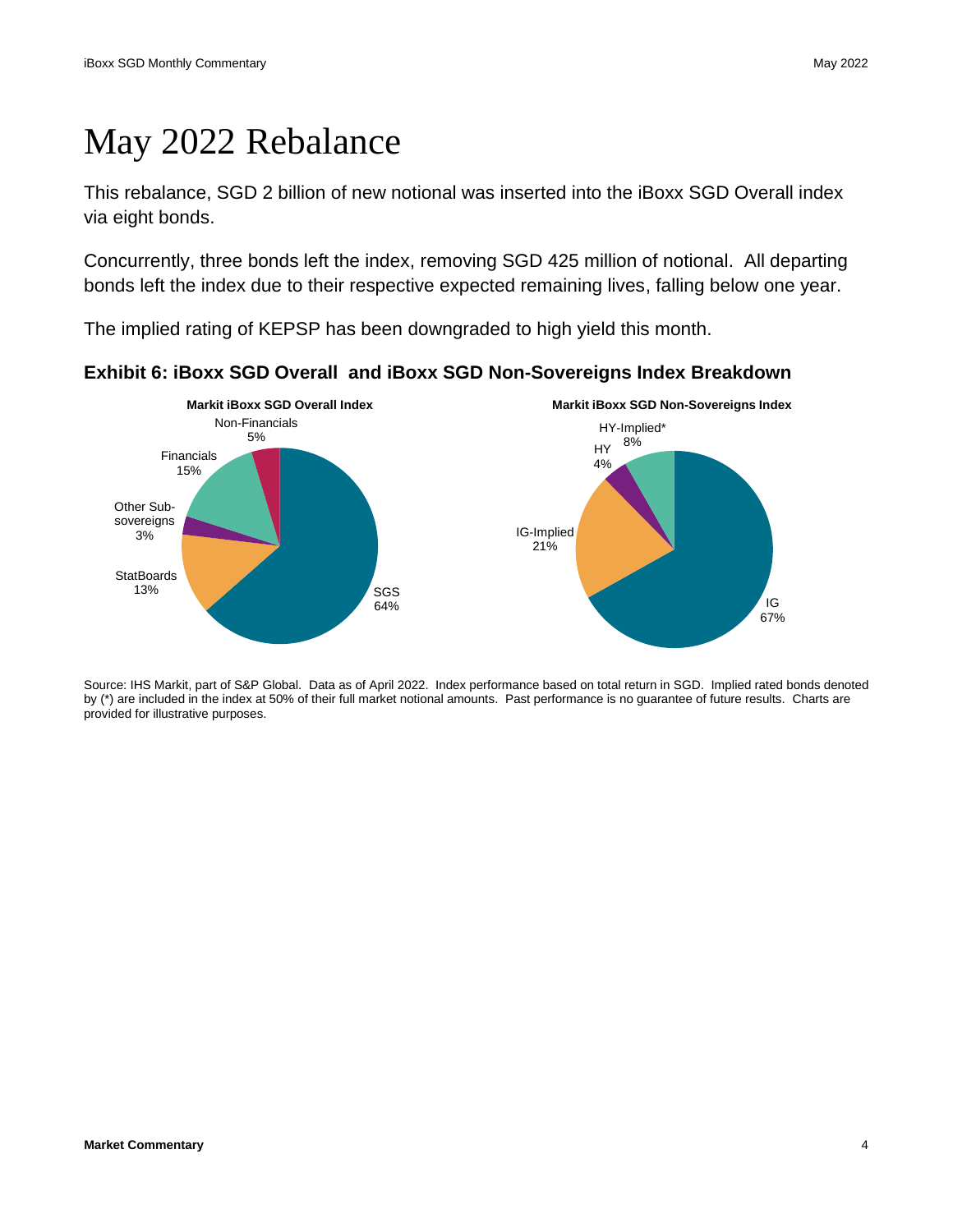#### **Exhibit 7: Index Changes**

| <b>iBoxx SGD Overall - Insertions</b>     |                   |                      |  |  |  |
|-------------------------------------------|-------------------|----------------------|--|--|--|
| <b>Issue</b>                              | Rating            | <b>Notional (MM)</b> |  |  |  |
| PSASP 2.88% 2027-04-27                    | AA                | 650                  |  |  |  |
| SPOST 4.35% Perp                          | <b>BBB</b>        | 250                  |  |  |  |
| ACAFP 3.95% 2032-07-22                    | <b>BBB</b>        | 250                  |  |  |  |
| AREIT 3.468% 2029-04-19                   | A                 | 208                  |  |  |  |
| CLIVSG 3.33% 2027-04-12                   | $A^*$             | 200                  |  |  |  |
| ARTSP 3.63% 2027-04-20                    | <b>BBB</b>        | 200                  |  |  |  |
| SCISP 3.735% 2029-04-20                   | BBB*              | 150                  |  |  |  |
| LREIT 5.25% Perp                          | BB*               | 100                  |  |  |  |
| <b>iBoxx SGD Overall - Deletions</b>      |                   |                      |  |  |  |
| <b>Issue</b>                              | Rating            | <b>Notional (MM)</b> |  |  |  |
| MRTSP 2.59% 2023-04-05                    | AA                | 200                  |  |  |  |
| KEPSP 3.8% 2027-04-23                     | BBB*              | 150                  |  |  |  |
| FULIN 3.7% 2023-04-15                     | BB*               | 75                   |  |  |  |
| <b>iBoxx SGD Overall - Rating Changes</b> |                   |                      |  |  |  |
| <b>Issue</b>                              | <b>April 2022</b> | <b>May 2022</b>      |  |  |  |
| KEPSP 2.9% Perp                           | BBB*              | BB*                  |  |  |  |

Source: IHS Markit, part of S&P Global. Data as of April 30, 2022. Index performance based on total return in SGD. Implied rated bonds denoted by (\*) are included in the index at 50% of their full market notional amounts. Past performance is no guarantee of future results. Table is provided for illustrative purposes.